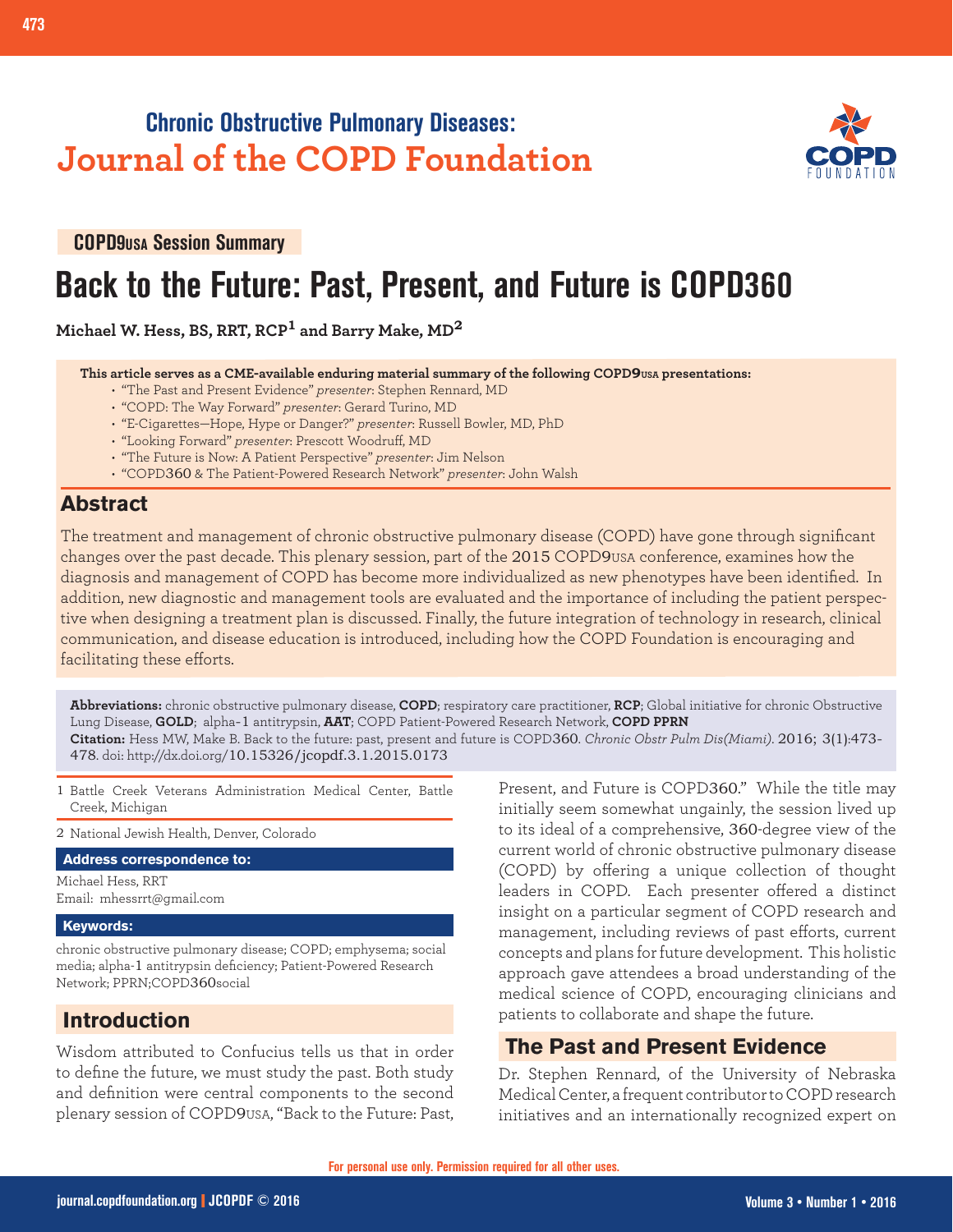chronic lung disease, reviewed the current knowledge base of COPD research. Dr. Rennard summarized 3 major areas of COPD study: 1) defining the disease state, 2) analyzing the progression of the disease, and 3) appropriate treatment goals.

The diagnosis of COPD has traditionally been tied to a single physiologic test (spirometry), although current research shows that the disease state we call COPD is far more heterogeneous than originally believed. COPD even affects organ systems outside the respiratory tract to varying degrees in patients with differing COPD phenotypes. In light of this knowledge, clinicians will likely require more comprehensive classification schema in order to more appropriately diagnose and stage COPD in the future.

Current research also shows that what Dr. Rennard describes as the *natural history* of COPD, or the path a patient takes from initial symptoms to diagnosis and beyond, can be as heterogeneous as the disease itself. Referencing Fletcher and Peto's seminal 1977 lung function deterioration curve, $1$  Dr. Rennard described a more diverse set of natural histories, ranging from achieving a lower maximal lung function early in life leading to lower subsequent lung function to normal development followed by a course of exacerbations to the physiologically-normal age-related decline in lung function followed by a period of marked and accelerated decline. Dr. Rennard posited that some cases of COPD may be induced not by lung damage, but by curtailed lung development in youth and adolescence, followed by age-related decline. This remarkable variation in courses may impede research by offering confounding results when studies do not or cannot account for it.

Concluding his presentation with a review of therapeutic goals, Dr. Rennard alluded to the Global initiative for chronic Obstructive Lung Disease (GOLD) goals of reducing both health risks (such as exacerbations and disease progression) and symptom intensity. $^{2}$  He then reminded attendees that the ultimate goal of treatment should not be merely management, but an actual cure. While current treatment regimens focus on disease management and symptom abatement, Dr. Rennard points out that a cure for COPD is entirely within the realm of possibility, referencing Massaro's 1997 transretinoic acid experimentation using rat lung tissue.<sup>3</sup> While he pointed out that the tissue regeneration Massaro was able to accomplish in rats has not been duplicated in humans, Dr. Rennard asserted this is due to having not yet found the proper techniques rather

than physiological impossibility.

## **COPD: The Way Forward**

Dr. Gerard Turino built on Dr. Rennard's presentation by discussing the mechanisms behind the development of emphysema, including new data from a research project involving alpha-1 anti-trypsin (AAT) deficiency.

Dr. Turino began with an overview of COPD pathogenesis, including the role of inflammatory mediators and the likelihood of an autoimmune influence on the destruction of the elastin matrix in lung tissue. Both this elastin loss and the accumulation of immune-response cells in the lung can be measured and used as clinical indicators of emphysema. In addition, by analyzing and understanding the origin of antigens found in the lung, it may be possible to determine what enzymes are actively producing those antigens, opening the door to targeted chemical treatments to prevent additional lung tissue degradation. Accordingly, Dr. Turino called for additional study of these chemical processes, in order to deepen current understanding of the biochemical mechanisms involved in COPD.

The Randomized, Placebo-controlled Trial of Augmentation Therapy in Alpha-1 Proteinase Inhibitor Deficiency (RAPID) along with its associated extension, demonstrated a significant reduction in the loss of lung tissue density in alpha-1 patients receiving supplementation using the pharmaceutical Zemaira (alpha-1 proteinase inhibitor  $[\text{human}]$ ).<sup>4</sup> In addition, the levels of 2 biomarkers of elastic tissue degredation- -desmosine and isodesmosine--were measured in the study cohort. Patients receiving supplementation had significantly lower levels of these biomarkers, indicating that the use of proteinase inhibitor reduced the loss of lung tissue in those patients. This benefit was also realized by patients initially receiving sham therapy with the placebo, once they were converted to supplementation with Zemaira during the trial extension.

Dr. Turino summarized the significance of this research by indicating that due to the correlation of serum desmosine and isodesmosine levels to lung density decline as indicated by computed tomography scan, clinicians now have a clinically-relevant biomarker to track the progression of emphysemic lung damage in clinical trials. In addition, if further research were to identify agents that prevented or reversed elastin degradation, those agents could be deployed to slow or reverse the progression of some forms of COPD.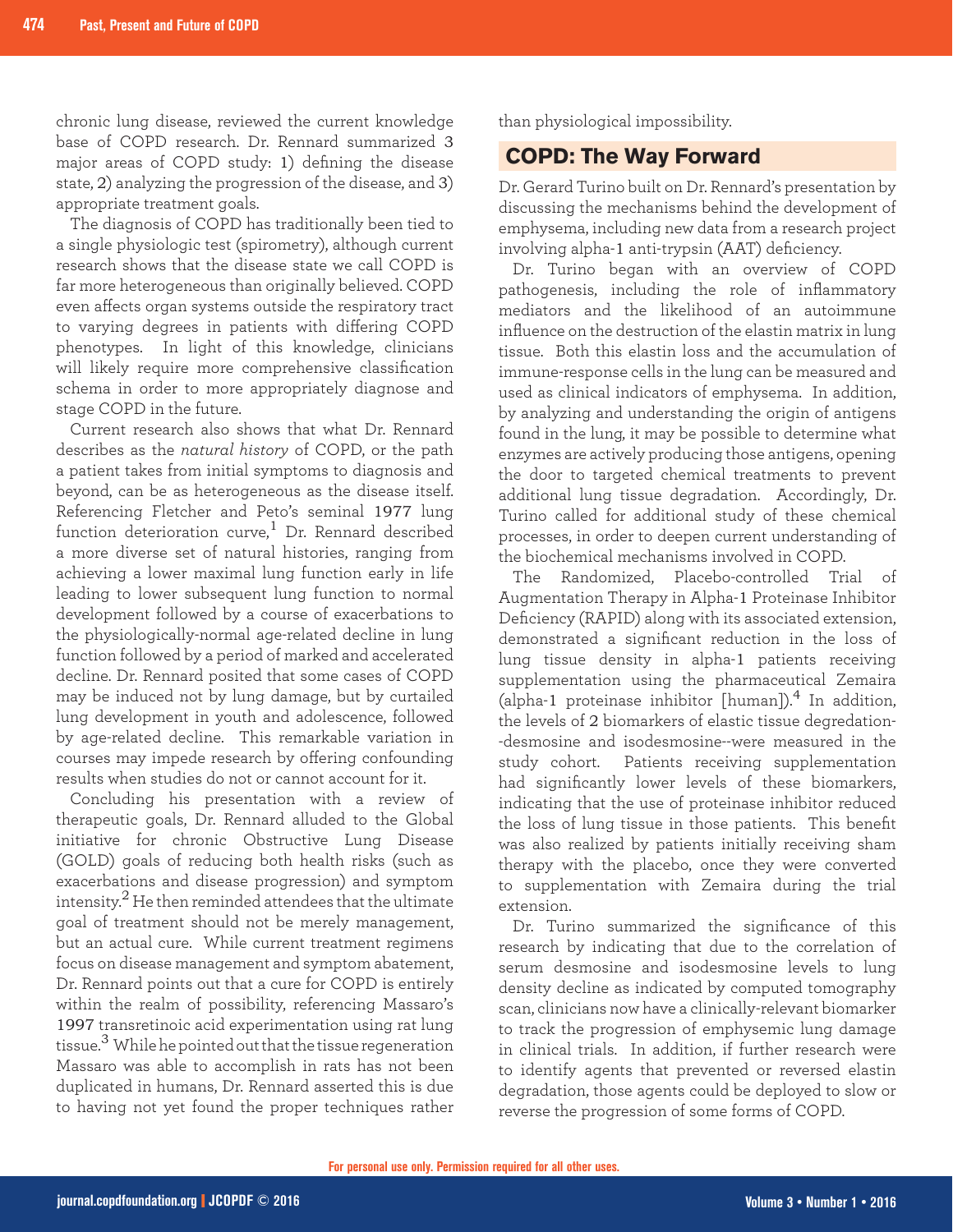### **E-Cigarettes: Hope, Hype or Danger?**

Switching from disease management to disease progression, Dr. Russell Bowler of National Jewish Health reviewed electronic cigarettes. Considered by some to be potentially of use as a smoking cessation strategy, electronic cigarettes are a controversial topic for many in the COPD world, and thus represent part of the *present* of COPD research. After presenting statistics showing a marked and concerning increase in electronic cigarette use from 2013 to 2015, especially in middle- and high-school students (Figure 1), Dr. Bowler presented some of the hope for electronic cigarettes in the form of 2 studies intended to demonstrate abstinence from tobacco cigarettes after the addition of their electronic counterparts.5,6 However, neither study was able to conclusively determine the effectiveness of electronic cigarettes for this application, especially as compared to existing tobacco cessation strategies, such as nicotine patches. What both studies did demonstrate was the unfortunate realities of any smoking cessation program, which includes poor compliance with therapy, high relapse rates at 6 months post-intervention, and a low rate of utilization of counseling, a key component to successful tobacco cessation.

Dr. Bowler pointed out that both studies appeared to indicate that while the use of electronic cigarettes may not be associated with enhanced abstinence rates, they do appear to be associated with some reduction in the overall number of tobacco cigarettes used. However, this is also not necessarily good news. According to a third study presented by Dr. Bowler, the same toxins present in





tobacco smoke can also be found in electronic cigarette vapor (albeit in somewhat lower concentrations).<sup>7</sup> Thus, electronic cigarettes do not currently appear to live up to their promise of being a safer alternative to tobacco products. This is a significant concern given their increased use across age groups.

#### **Looking Forward**

Dr. Prescott Woodruff of the University of California-San Francisco looked toward the future with an analysis of how COPD endotypes, (forms of disease based on biological processes not physiological symptoms), rather than phenotypes, may reveal solutions to problems not answered by existing research efforts. Building on Dr. Gerard Turino's discussion of biomarkers, Dr. Woodruff remarked that by understanding the distinct biomolecular processes that are shared by patients with similar biology and similar symptoms, clinicians can theoretically tailor pharmaceutical treatments that target those specific processes, potentially increasing effectiveness and improving outcomes.

In addition to the alpha-1 deficiency endotype previously described by Dr. Turino, Dr. Woodruff posited that additional COPD endotypes may include COPD accompanied by persistent inflammation and what Dr. Woodruff described as *high-eosinophilic*  COPD, which may resemble (or encompass) asthma-COPD overlap syndrome. These endotypes appear to predispose patients to cycles of infection, inflammation, and airway remodeling/tissue degradation, which lead to worsening symptoms and a decreased quality of life.

According to Dr. Woodruff, understanding the effect a particular endotype of COPD has on pathology and treatment response can have a major impact on a variety of research and treatment areas, including identifying COPD biomarkers, determining appropriate treatment/ management plans, and disease staging. A better understanding of biomarkers and chemical processes indicative of these endotypes may even lead to greater insight into the heterogeneity of COPD symptoms, putting medical science closer to the actual cure encouraged by Dr. Rennard and, in the interim, allowing more efficient and cost-effective treatment for a variety of COPD phenotypes.

#### **The Future is Now: A Patient Perspective**

Perhaps the most unique presentation of the plenary session was the one given by Mr. Jim Nelson of Arizona.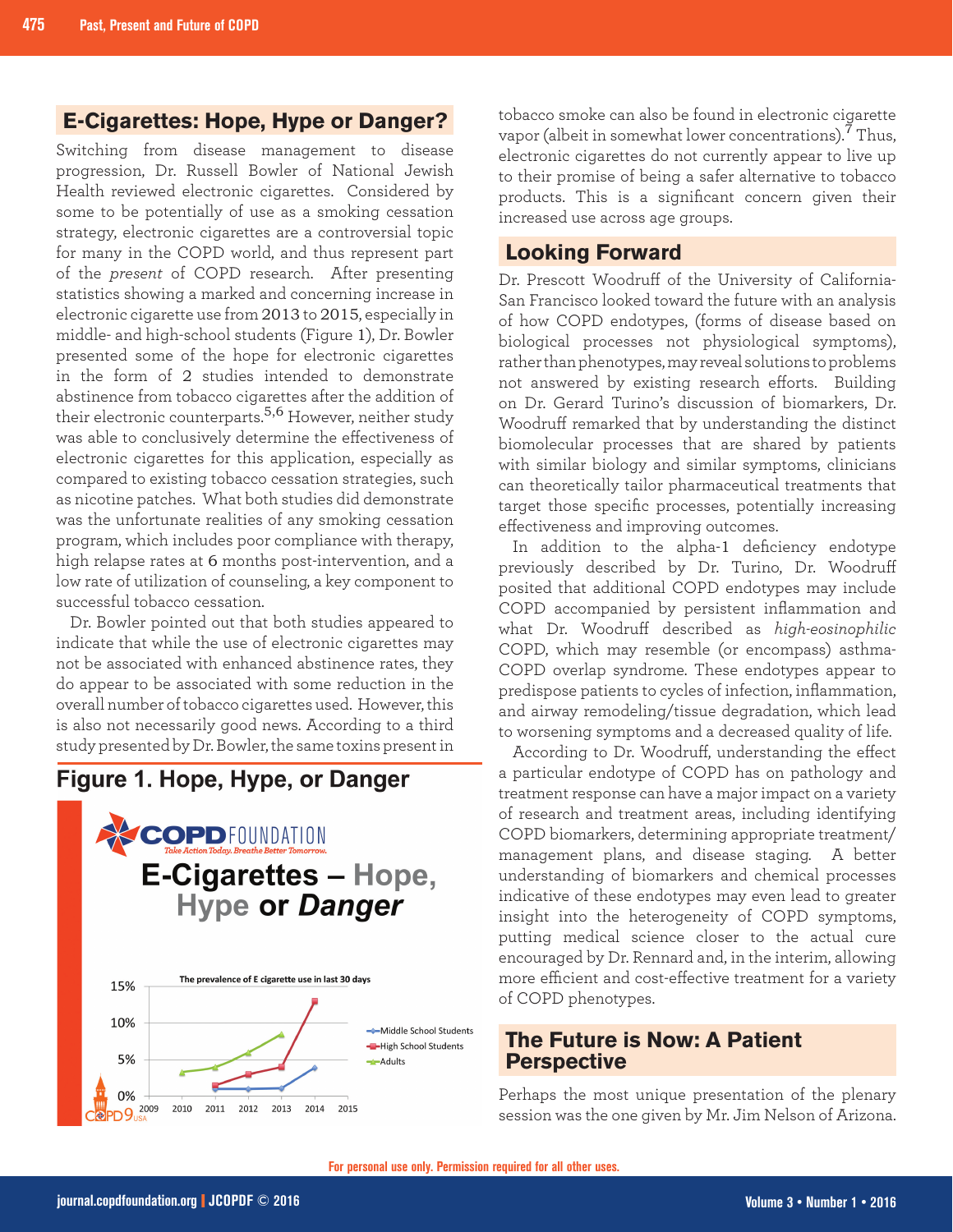Mr. Nelson, an accountant by trade, spoke from the patient perspective. Diagnosed with COPD in his 50s after a premature birth and a lifetime of smoking, Mr. Nelson received a double-lung transplant in 2011. With his wife and caregiver Mary at his side, Mr. Nelson has devoted countless hours to COPD advocacy and education (for both fellow patients and clinicians alike) at the state and national levels. The theme of this presentation reminded attendees that for many people living with COPD, the future is, by necessity, now. After a brief biographical summary, Mr. Nelson presented many of the barriers and complications faced by today's COPD patient, from communications breakdowns related to a lack of common vocabulary between clinicians and the populations they serve to issues with resource allocation in the transplant system. In addition, Mr. Nelson spoke to the human cost of COPD exacerbations, notably discussing what he termed the *stair-step effect* in which a person undergoing an exacerbation will likely never quite regain the same level of lung function as before the flare (as indicated by some of Dr. Rennard's naturalhistory curves $^{8}$ ).

Mr. Nelson's solution to this human cost is for patients and caregivers to take a leading role in COPD management, with the caveat that each must understand the complexities involved in such a responsibility and that this understanding originates with the treatment team. Again, he pointed out that clear and consistent communication is the key to this understanding, and that communication must take place in relatively plain language, rather than medical jargon. As an exemplar, Mr. Nelson quoted the founder of the COPD Foundation, Mr. John Walsh, as crediting his relative increase in functional knowledge to improved communication and understanding.

#### **COPD360 and the Patient-Powered Research Network**

The reference to John Walsh created an ideal segue to the final presentation of the plenary session, given by Mr. Walsh. Mr. Walsh looked briefly to the past, dedicating his presentation to the memory of 2 inspirational figures; Chip Gatchell (one of the founders of the large "COPD International" online support group and an early COPD Foundation board member) and Maggie Borger (one of the initial COPD Foundation state advocacy captains as well as one of the first COPD Information Line associates). In their honor, Mr. Walsh then turned to the future of COPD management, with a description of the COPD Foundation's innovative, patient-centered research and communication initiatives. (Figure 2) COPD360social, the communication initiative was launched in November 2014 as the largest social media platform dedicated specifically to people living with COPD. COPD360social enables stakeholders (patients, clinicians, scientists, et al.) to communicate with each other in a dedicated venue, providing unprecedented access to clinically-relevant information and support.

### Figure 2. COPD360 Vision



The research companion to COPD360social, known as the COPD Patient-Powered Research Network (COPD PPRN), allows researchers to connect with patient volunteers committed to participating in clinical research initiatives. This connection potentially makes recruitment and data gathering significantly easier, streamlining the research process. It is Mr. Walsh's hope that these 2 components of the COPD360 initiative can support people living with COPD in multiple ways, from education to participation in care improvement. Mr. Walsh has set a goal of 75,000 participants for the PPRN in order to create a viable cohort and, in his words, "change the paradigm of the way clinical research is being done." Eventually, the PPRN may even interface with electronic medical records for additional clinical information. These initiatives are aimed at tying together all the issues raised by past and present COPD research, including phenotyping (and potentially endotyping), and allow for the creation of the targeted treatment modalities that are needed to address the heterogeneity of COPD cases. Mr. Walsh then concluded with an exhortation to patients and clinicians alike to assist in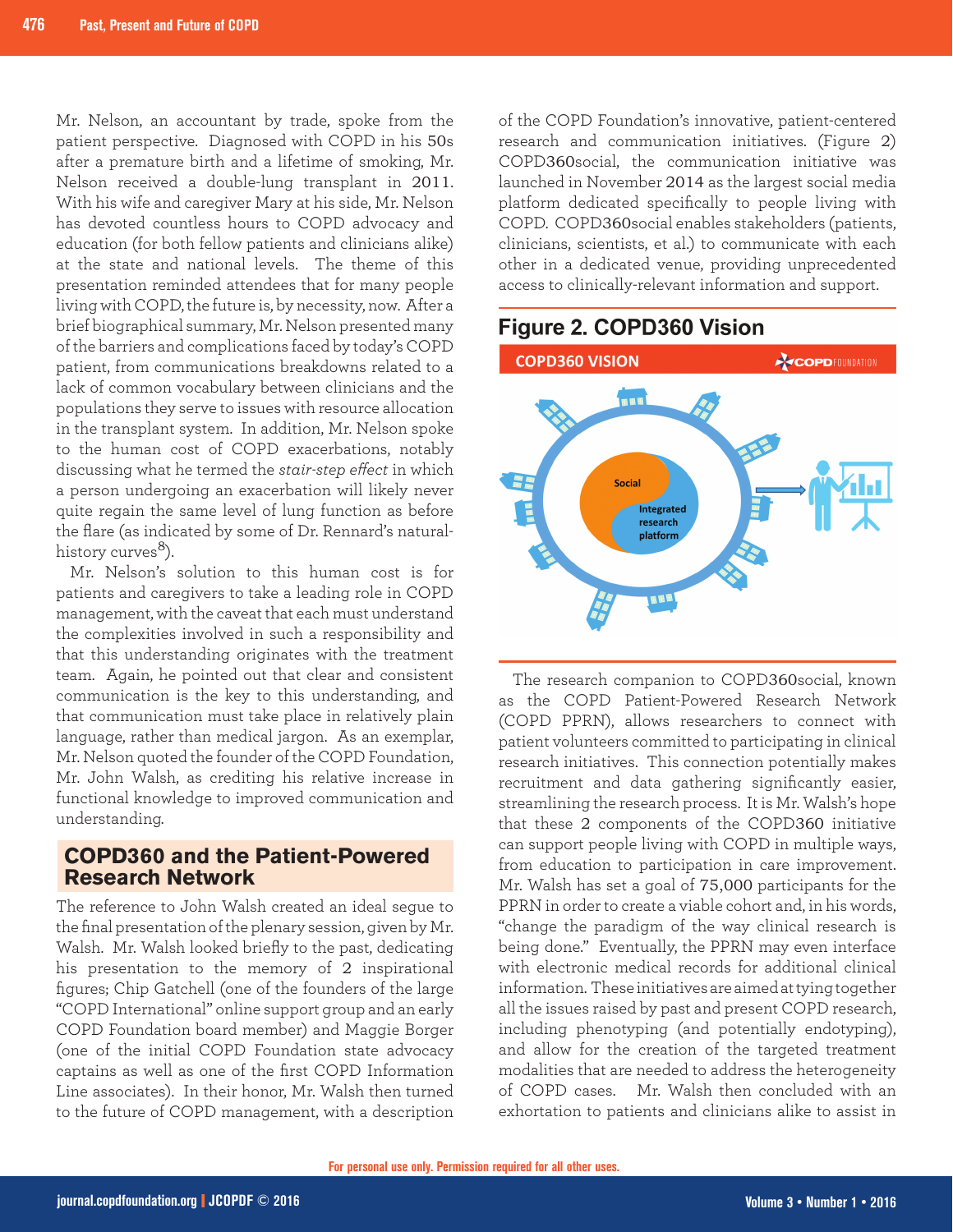recruitment and development of both COPD360social and the PPRN, and provided a variety of methods both groups can support and access these initiatives.

This plenary session was a representation of the philosophy of COPD360. By taking a look at where research has been, what the current issues are, and what the future may hold, the session offered attendees a rich understanding of the complexities of diagnosis and treatment of COPD. In addition, by including a variety of viewpoints, including the experience of those actually living with the disease, the session provided an opportunity to see multiple insights of COPD. Clinicians have the opportunity to build on what has come before, and take COPD science back to the future.

#### **Declaration of Interest**

Dr. Rennard has received reimbursement for attending a symposium, speaking and/or consulting from: ABIM, Able Associates, Advantage Healthcare, Align2Action, Almirall, APT, ATS, AstraZeneca, Baxter, Boehringer-Ingelheim, Chiesi, CIPLA, ClearView Healthcare, Cleveland Clinic, CME Incite, Complete Medical Group, COPD Foundation, Cory Paeth, CSA, CSL, CTS Carmel, Dailchi Sankyo, Decision Resources, Dunn Group, Easton Associates, Elevation Pharma, FirstWord, Forest, Frankel Group, Gerson, GlaxoSmithKline, Gilead, Grifols, GroupH, Guidepoint Global, Haymarket, HealthStar, Huron Consulting, Incite, Inthought, IntraMed (Forest), Johnson & Johnson, LEK, McKinsey, Medical Knowledge, Mediummune, Methodist Health System (Dallas), Navigant, NCI Consulting, Novartis, Nuvis, Pearl, Penn Technology, Pfizer, PlanningShop, Prescott, Pro Ed Comm, ProiMed, PSL FirstWord, Pulmatrix, Quadrant, Qwessential, Regeneron, Saatchi and Saatchi, Schlesinger Associates, Strategic North, Synapse, Takeda, Theron, WebMD. Dr. Rennard's institution has received grant support from the National Heart Lung and Blood Institute, Nebraska Department of Health and Human Services, Otsuka, Pfizer, GlaxoSmithKline, Boehringer Ingelheim, Nycomed, AstraZeneca, Centocor, Almirall. He is currently an employee of AstraZeneca. Dr. Turino has served as a consultant for Baxter and has received grants from CSL Behring and Boehringer Ingelheim. Dr. Bowler has served as an advisor and received grants from Boehringer Ingelheim. He has also received a grant from MedImmune. Dr. Woodruff has served as an advisor for Janssen, Neostem and Genentech. He has been a consultant for Roche, Novartis and AstraZeneca and has received a grant from Genentech. Dr. Make has participated in research studies and/or served on medical advisory boards for AstraZeneca, Boehringer-Ingelheim, GlaxoSmithKline, Novartis, Spiration, and Sunovion.

*NOTE: To complete the CME post test for this article, refer to the original online version of the article at: www.journal.copdfoundation.org*